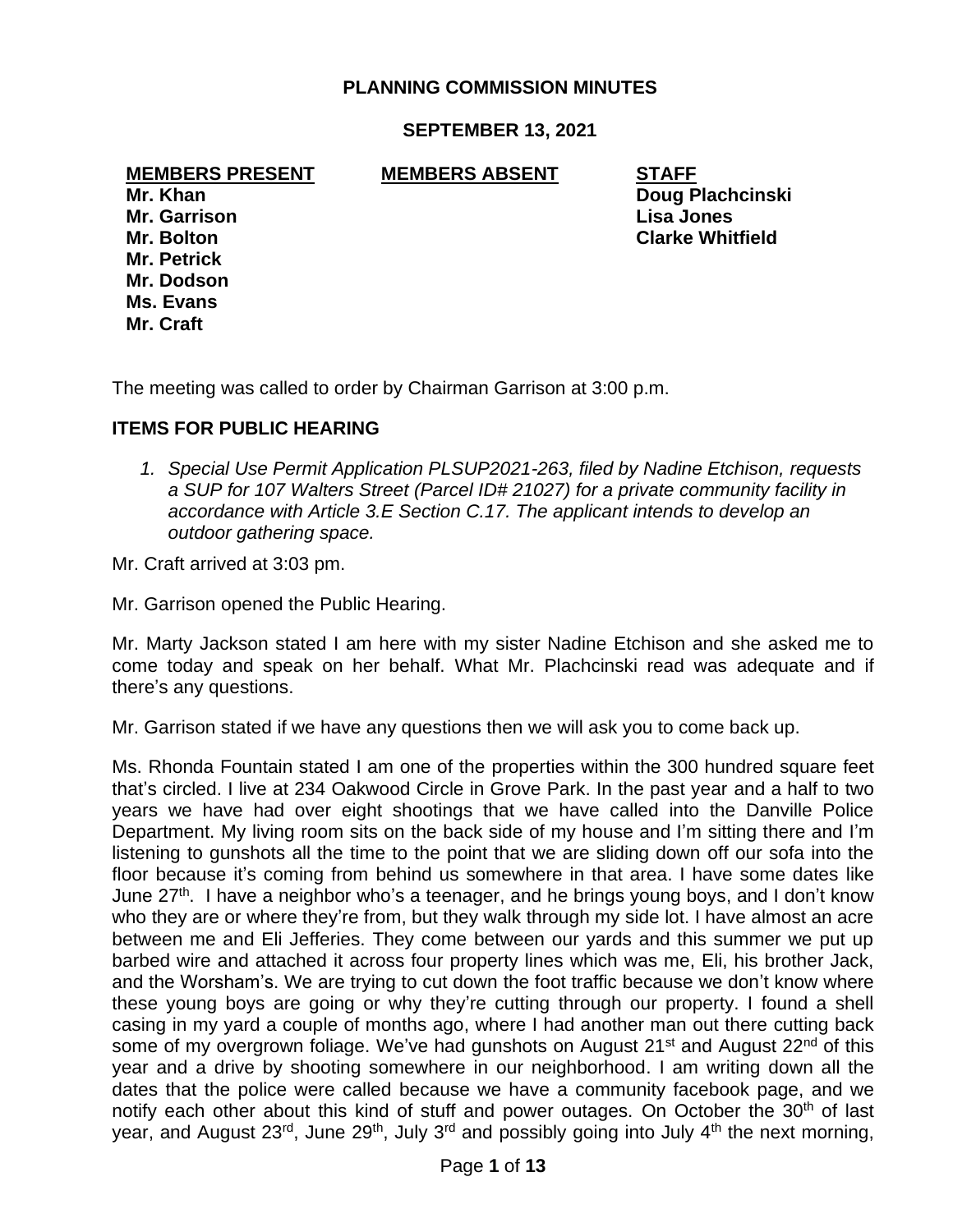June 1<sup>st</sup> of last year, and August 10<sup>th</sup> is a report of gunshots. I did reach out to the police department, but I didn't get a request in early enough for them to be able to give me a printout of all the gunshots that we are hearing coming from the Almagro neighborhood behind us. I oppose any type of gathering permit or anything. We don't even know what's going on now and so I feel that if we have something where they can meet, join, or whatever. It may be great during the daytime hours but there's a lot of mischief that goes on once it starts to settle into dusk, that's all I have.

Mr. Garrison stated any questions for Ms. Fountain?

- Mr. Petrick stated your property backs up to Broadnax?
- Ms. Fountain stated it does.
- Mr. Petrick stated obviously, it's well near enough that you were included in the survey.
- Ms. Fountain stated yes.
- Mr. Petrick stated okay.

Mr. Jackson stated speaking on what Ms. Fountain said, I understand her concerns, but we are a Christian based family, and we intend to have gatherings for religious purposes only. We have a printout of what we will have like back-to-school fun days, a trunk or treat safety zone in October, and December we'll have Christmas wish programs, in March we will have spring outdoor revival services, in April we will have an Easter egg hunt for the children. We will have pop-up shops, but we don't plan on having anything at night and everything will be done during the day. We are very religious, and spiritual, and we intend to bring harmony in the community. There will be nothing that would be degrading to the community. We are law abiding and we don't condone any thing that's going to disrupt the community or disrupt our city. I'm an advocate in our city and I participate in marches and walks. I'm going to Norma's walk on the 23<sup>rd</sup>. I go to community meetings and I was with the police chief in the meeting on 319 Lynn Street the other day. I mean we are a Christian based family, and we don't plan on being disruptive because we are trying to enhance the city.

Mr. Bolton stated will it be supervised during the day?

Mr. Jackson stated yes sir. I will be there, my sister, and our brother, he's coming home. He retired from the civil service in Washington and will be moving back here in December.

Mr. Craft stated why this particular lot of all the lots in the city?

Mr. Jackson stated the lot was really a mess when we saw it and we thought we could do something with it and make it better for the community. We have cleaned the lot off, and it is 100% better than it was in the beginning. We grew up in that area so we felt that would be a good area to make the community better.

Mr. Craft stated that particular lot was because you grew up there?

Mr. Jackson stated yes sir.

Mr. Craft stated there is not another lot than you could do the same thing without the opposition?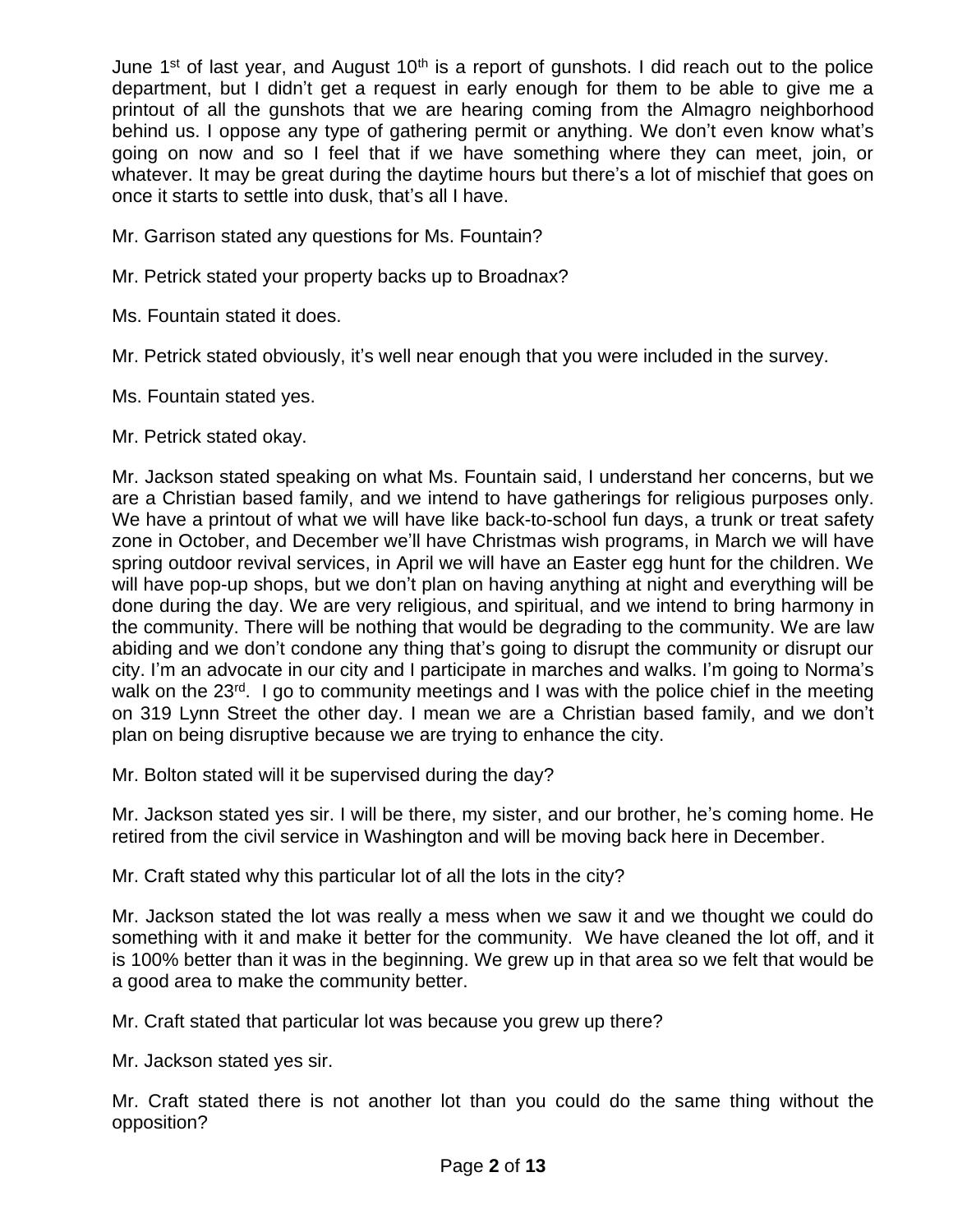Mr. Jackson stated not for the price because I mean, she had looked at some more lots, but they were above her price of what she could afford.

Mr. Craft stated how close is her lot to her house?

Mr. Jackson stated she lives on Halifax Road now and I live off South Main Street.

Ms. Evans stated do you plan on having security of some kind at these functions?

Mr. Jackson stated we didn't think that we were going to need security because we are talking about a Christian based facility. We are not talking about parties or loud music, but if we must consider it, then we will. I was going to be security.

Mr. Petrick stated is this associated with any particular congregation?

Mr. Jackson stated we are members of Bible Way under Apostle Campbell, and we regularly participate. I am an usher and the President of Brotherhood.

Mr. Petrick stated they are not going to be endorsing or underwriting it?

Mr. Jackson stated no sir.

Mr. Petrick stated the problems that Ms. Fountain brought up are pretty evident to people who live in that area. Does that not concern you at all considering you're going to have children there?

Mr. Jackson stated no, it doesn't.

Mr. Petrick stated I know that you're a Christian based organization and your ideas and designs are pure but still you have the outside world and sometimes they interact in a violent way and that would be my concern.

Mr. Jackson stated well sir the violent world interacting with the community and all over our city. We just can't stop our lives because other people do what they do. We just have to control our surroundings and make sure that they don't incorporate it in what we are trying to do. It's a violent world and I don't know what to say but that it is what it is.

Mr. Kahn stated you are going to promise us here that the events that are going to take place will be during the daytime?

Mr. Jackson stated yes sir.

Mr. Kahn stated I fully realized that and without saying directly, you will and have security or some sort of supervision there.

Mr. Jackson stated it will be always supervised.

Mr. Kahn stated you are telling us here that both things will be done during the day and, it'll be thoroughly supervised.

Mr. Jackson stated yes sir.

Mr. Kahn stated thank you sir.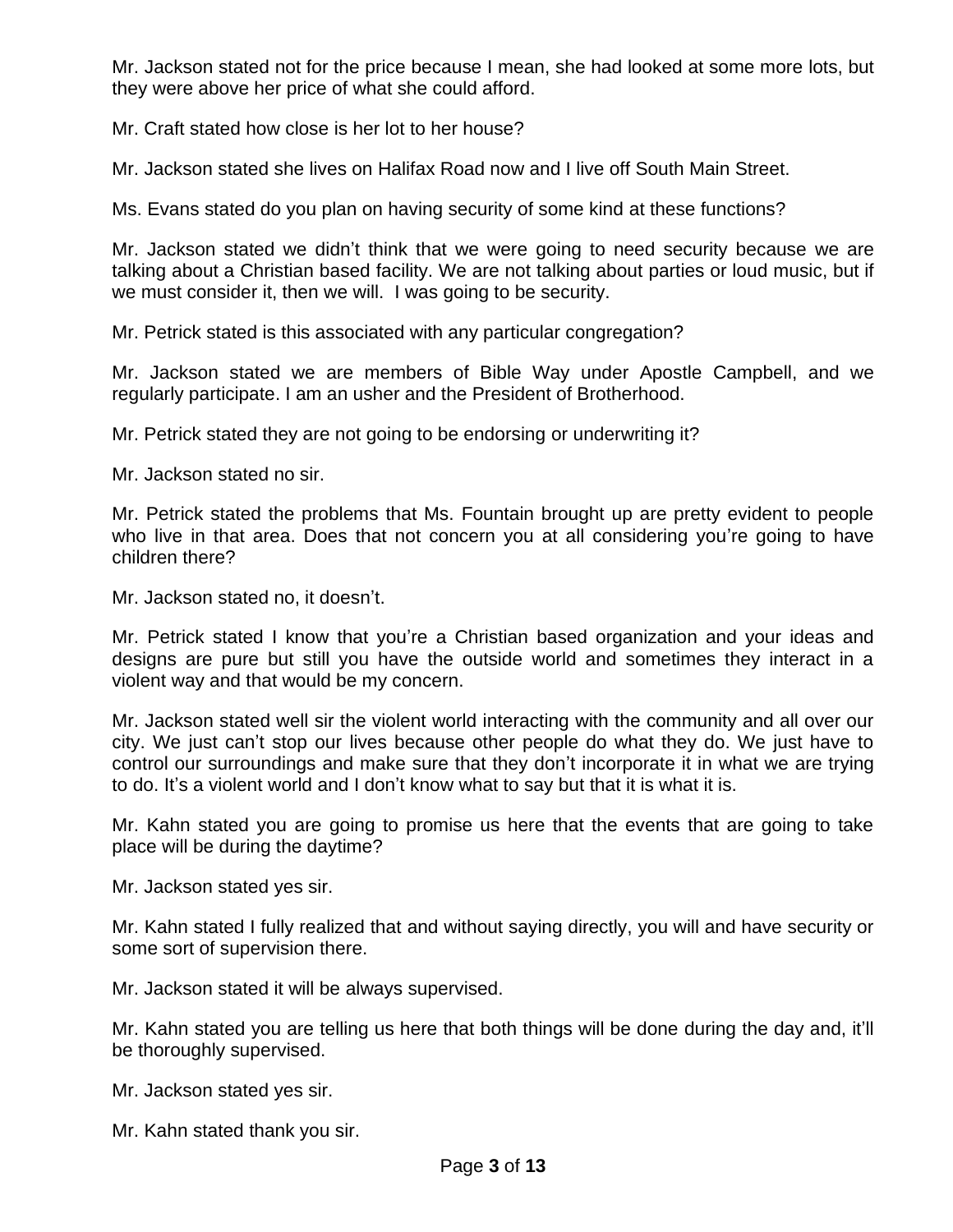Mr. Bolton stated as far as you know, this lot isn't a scene of any congregations in other words, none of the complaints about gunshots are traced back to this area or this lot?

Mr. Jackson stated no sir.

Mr. Garrison stated I have looked at the proposal that you sent that showed what you were planning on doing with various and sundry things on the lot and including building restrooms. I noticed that almost the front third of that lot is going to be parking. You're going to have to follow the city code as far as parking and in putting down asphalt and laying out parking spaces that meet the requirements of the city's parking code. Are you aware of that?

Mr. Jackson stated no sir.

Ms. Etchison stated we are going to follow whatever codes and we're looking forward to talking with Mr. Plachcinski about what we need to do. We've only cleaned it out so far. We haven't done anything else until after we go through this stage and then we'll see what else we can do.

Mr. Garrison stated the other thing is that Mr. Plachcinski is giving us a recommendation and it's a staff recommendation that we recommend approval to city council for a period of one year and then come back a year from now and look at it before we finally give you and city council gives you a permanent special use permit to continue doing it. Are you aware of that?

Mr. Jackson stated yes sir.

Ms. Etchison stated we look forward to that.

Mr. Garrison stated so you could do this for a year and if things happen that create problems in the area and a year from now, you may be looking at something totally different with the city council having to look back at it again. I just want you to be aware of that.

Ms. Etchison stated thank you.

Mr. Garrison closed the Public Hearing.

Mr. Garrison stated does anyone have any questions for staff?

Mr. Bolton state he said it would be supervised. Do you see any importance of adding that as a condition or just assume it would be supervised like he said, how would you feel best?

Mr. Plachcinski stated I think adding supervision of activities to occur before dusk would be appropriate conditions for the planning commission to include.

Mr. Craft stated I think that the problem is going to be after dusk when no one's there. If you have restrooms, they're having gunshots and all the problems there now. That was my question, why that particular lot? There's got to be other lots that would probably be more conducive for what they want to do than that particular lot.

Ms. Evans stated is there a reason why you're just suggesting this for twelve months? I don't remember doing that in the past.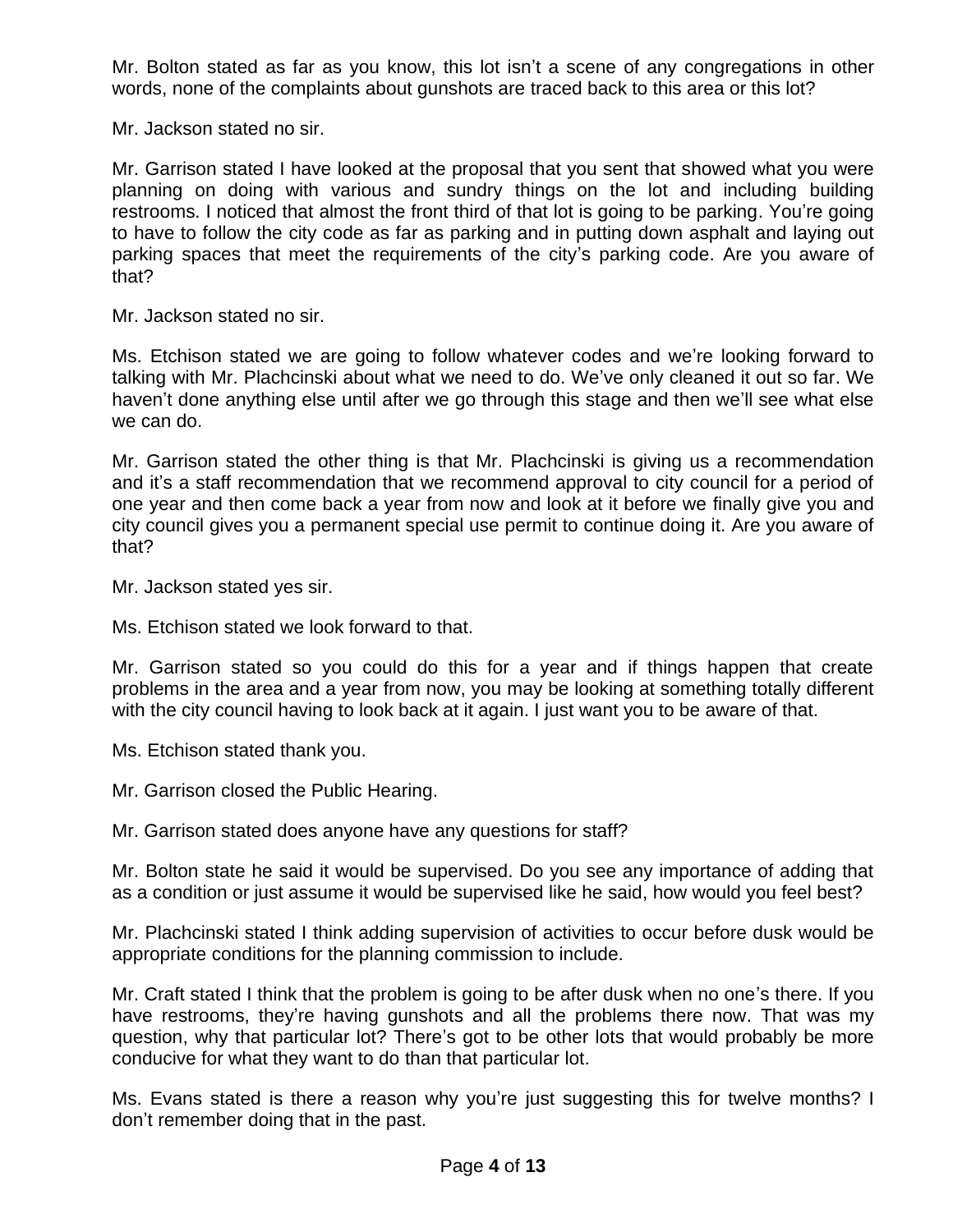Mr. Garrison stated we have not done it in the past.

Mr. Plachcinski stated I'm suggesting that to see how it works and to be able to report back and hopefully have an experience that enhances Ms. Etchison, and her group, and the neighborhood too. Also, that way we can establish that they're moving forward in a great direction. If they're not, then, the city can either adjust the direction and give approval and maybe give it an extension for another period of time or permanently. So, that keeps our options open because in general, once you approve zoning, if you don't stipulate a time frame in your special use permit then it exists with the property in perpetuity from then on.

Mr. Garrison stated Mr. Attorney we have the right to put that in there. Am I correct? That's not violating any statutes.

Mr. Whitfield stated that's correct.

Mr. Petrick stated this one-year term is, I see it's not a part of the conditional item that we include in the motion to approve?

Mr. Whitfield stated yes sir.

Mr. Garrison stated so that would be a condition by staff being as part of the recommendation, correct?

Mr. Whitfield stated yes, but it might not hurt for emphasis to go ahead and say it.

Mr. Garrison stated any other questions? Could I have a motion?

**Mr. Kahn made a motion for recommendation of approval for Rezoning Application PLSUP 2021-263 with the conditions that there be adequate supervision of events before dusk, and that the approval be subject to review after one year. Mr. Bolton seconded the motion. The motion was approved by a 7-0 vote.**

*2. Special Use Permit Application PLSUP2021-297, filed by Trinity United Methodist Church, requests a SUP for 409 Arnett Boulevard (Parcel ID# 05074) for an accessory building or accessory use without a primary building located on the parcel in accordance with Article 3.E Section C.23. The applicant intends to develop an outreach supply storage and distribution building.*

Mr. Garrison opened the Public Hearing.

Mr. Albert Payne and David Hyde appeared on behalf of Trinity United Methodist Church. Which stated, we have kind of been considered the hot dog church because we give out hot dogs at least once a month in the neighborhood. We serve a good group of people that come monthly to see us, and we've just felt like, you know, when we looked around about food sources around Danville, Virginia, there's plenty to eat in a lot of different locations throughout the city, but this is something unique and different. It would be basically emergency food available, and it would be available 24/7, 365 days a year, in a mission house type setting. It will be off from the parking lot that's accessible, even handicap accessible for people to get to when they have the need. It's not going to be just limited to that. We want to have toiletries provided for people who need those on occasion. We want to have devotions and a board inside that we call a shed, it will look like a church with the steeple on it eventually, but we want to have it available to all the food locations and places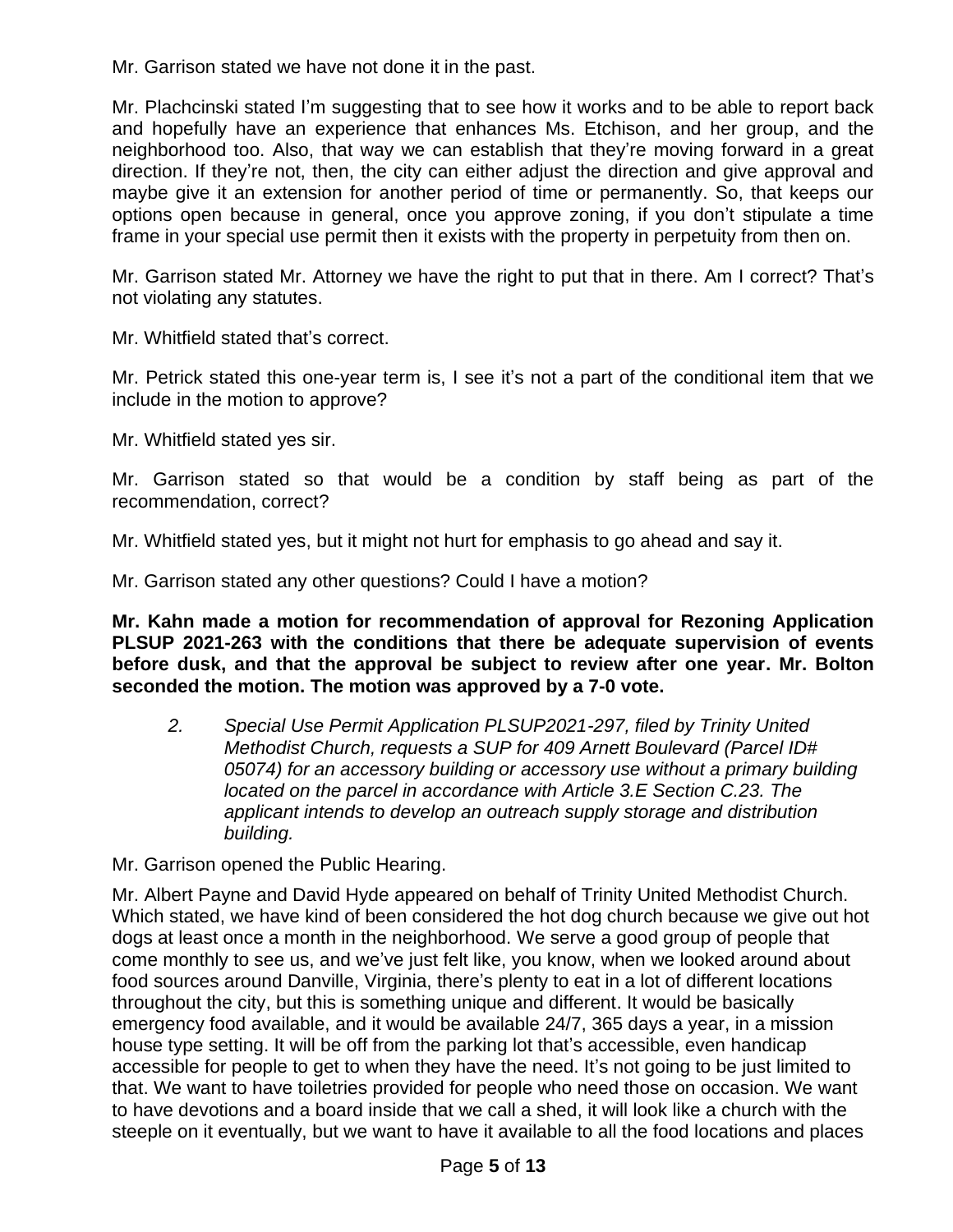around the town. For the people who come and don't know where they are, it'll be an informational board on where to seek food. We're trying to do something unique and most of the time if somebody has a need for food you have to be there on a Saturday, Friday, Salvation Army every day, Monday through Friday, and nothing on the weekends. We are trying to be available when those places are closed without having to call the church secretary to come and meet somebody and take them to a place inside the church that they would have access to this building to get what they need at any time.

Mr. Dodson stated will this building be accessible from Arnett? It won't be on a separate road? We had some neighbors saying that it's going to cause traffic problems and speeding and things like that. I don't see that if it's right next to the church like it is now.

Mr. Payne stated the hot dog thing is probably causing more traffic problems than this would ever do because I mean, in all honesty, we're trying to protect people, you know, being anonymous coming in, maybe expressing the need privately as opposed to publicly coming for something like that. I think it's going to be one car at a time when they need it. It is a limited amount of food and it's not going to be something that people can come in there and get a week's worth of groceries for. This is more of a meal, you know, I'm starving or I'm hungry and you can say there's food and drink in that shed for you if you want it.

Ms. Evans stated it is going to be located where this x is in the parcel?

Mr. Payne stated as you are pulling on the parking on the left there's a basketball goal, and on the far side it will be right in that area going up the hill. It probably would be difficult to even see it from the road. We wanted to make it public, but I understand the reasons why you don't want to put it in the middle of the property. So, we put it on the side into a vacant lot that people would know about it and hopefully hear about it, but not be so noticeable that some people might be upset by it, but you can get to it.

Ms. Evans when you say you're going to have an information board are you going to provide this information to other churches to let them know that you're having this facility so that they can put it on their information board for information?

Mr. Payne stated yes, we will share everything possible. I think it's going to be more of the other when people come in and see it and they say what's available today? Where do I need to go find a meal today other than the emergency foods that we provide? Things like peanut butter, things that you can fix and use, like potted meat, those type of thing that are non-perishable items.

Mr. Kahn stated do I hear correctly when you say you're going to use the existing entrance of the parking lot? Am I right or wrong?

Mr. Payne stated there's two there already.

Mr. Kahn stated I know. I'm well acquainted with the area. My granddaughter went to your church. You're going to use this existing entrance and where the basketball court is right now, you're going to develop that place or is it going to be behind the basketball court.

Mr. Payne stated it will be off to the side and off in the land area.

Mr. Kahn stated and there's a little hill there?

Mr. Payne stated yes. It will be away from the parsonage and closer to the street side.

Mr. Kahn stated you do have another side street there am I right or wrong?

Mr. Payne stated no, there's a Mary Miles street behind it and we don't have any access to that.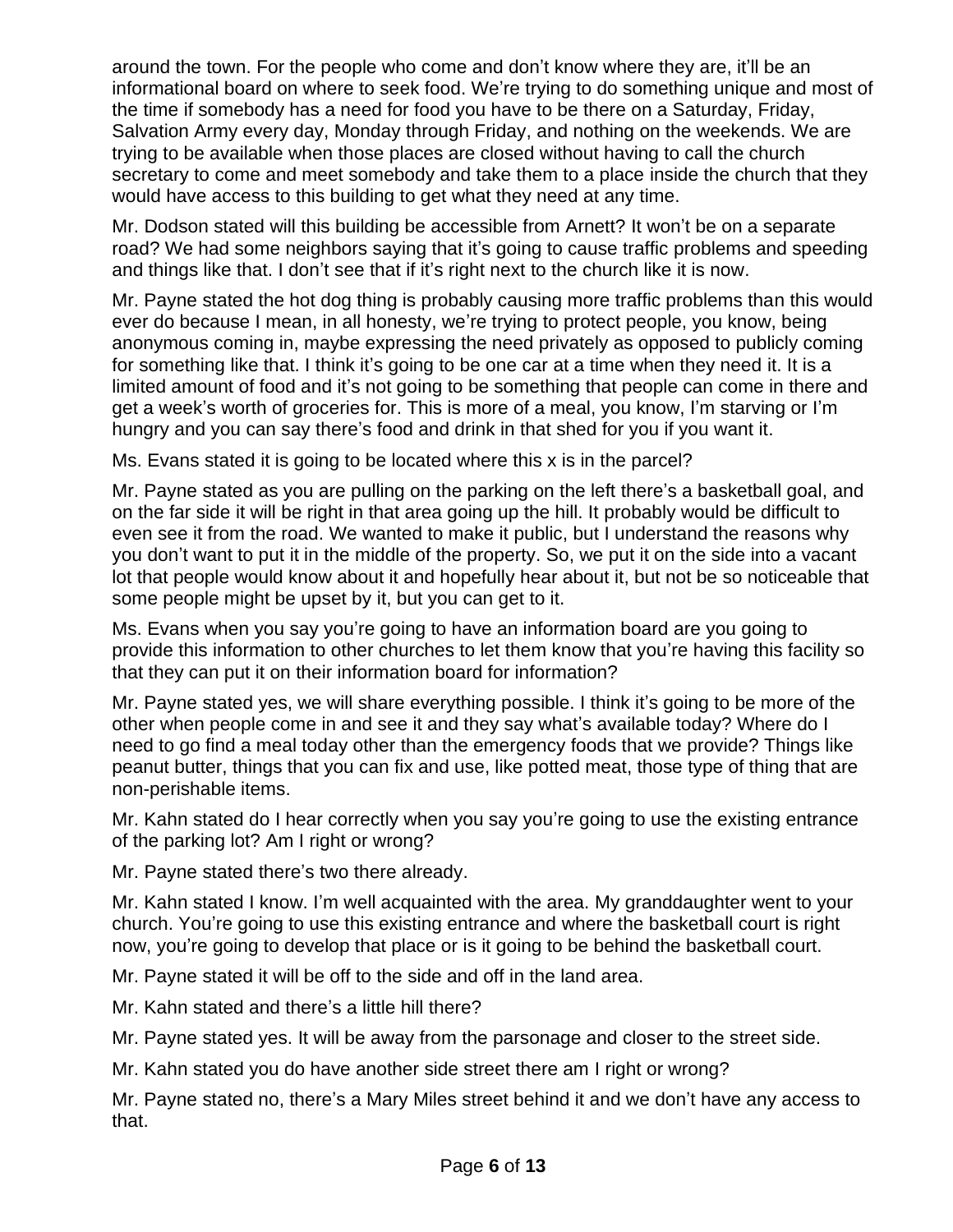Mr. Kahn stated okay.

Mr. Craft state what are the hours of operation? 24/7?

Mr. Payne stated yes.

Mr. Petrick stated are you going to have an attendant there?

Mr. Payne stated no.

Mr. Petrick stated it's just going to be open?

Mr. Payne stated open the door and see what you may need take it and go. I know it sounds crazy, but I really think it's going to do the trick. It's not going to be stockpiled like a food pantry. It's going to be stockpiled with essentials and it'll be restocked once a week. So, you know when it's gone, it's gone.

Mr. Petrick stated it's going to be available 24/7 if it is available right?

Mr. Payne stated exactly and that's a good question. The other things like the toiletries or the information, the devotions, prayer list, and things like that will be there all the time.

Ms. Evans stated is it like people can bring things 24/7? Like there's some places in other communities where if you need a can of peanut butter you come and get it and when you have enough money to buy a jar of peanut butter, you take it back.

Mr. Payne stated that is a good plan but that is not in our scope right now. We have a lending book library in the parking lot now with that concept of people coming in and get one and take it away. I don't see that happening for this and probably won't encourage that necessarily. It'll probably be if you want to donate, and we can certainly do it because I think we want to be sure what's going in there is proper and you know, it's not spoiled, and it is non-perishable and things like that. We want to provide it and people use it and when it's gone, it's gone. We will have a budget obviously to deal with to buy foods on a regular basis.

Mr. Bolton stated will you have security cameras?

Mr. Payne stated no.

Mr. Bolton stated a total honor system.

Mr. Payne stated yeah, I mean they're not paying for it anyway. There are concerns that there will not be any windows in it, and it will basically be a porthole for people looking in it. It is in the middle of the parking lot and it's not under any trees or anything like that. Yes, I mean crime can happen anywhere at any time.

Ms. Evans stated but no electricity for people.

Mr. Payne stated we probably will have lightning system that would not be electric but more like a battery-operated system inside of it.

Mr. Petrick stated this is going to be food consumed on premises. It's going to be a get and go, right? Have you observed or are you familiar with another model like this anywhere around?

Mr. Payne state yes, you can google them, and you'll see food pantries that people can come in and get stuff more like what Ann was saying.

Mr. Hyde stated Dr. Payne got this idea on a trip that he was on. He went to a business; a gas station and the owner had a box in front of his business, and he put food in there for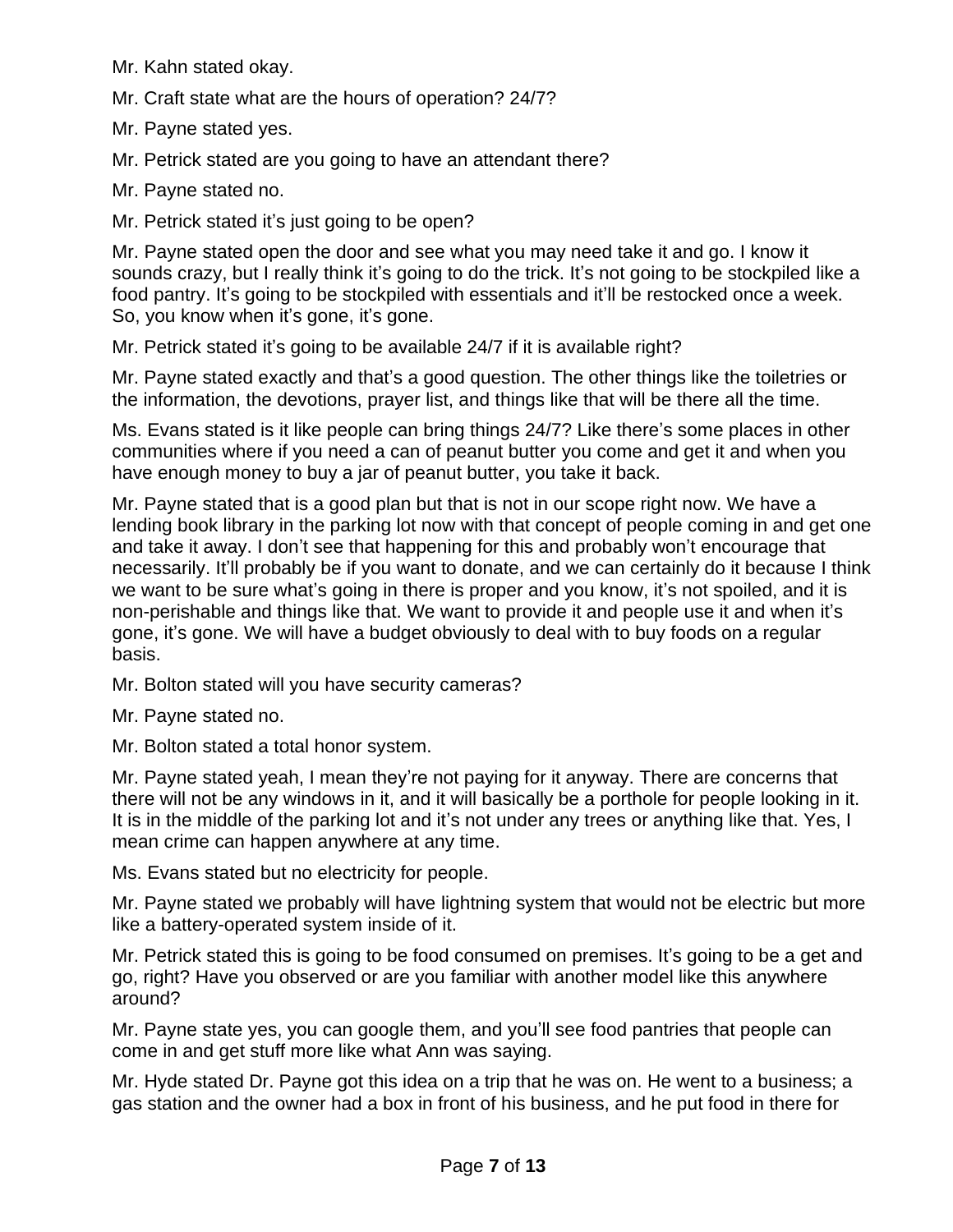people to come get as they wanted it. He got the idea from a simple box, so he got the idea to put a little building in front of our church.

Mr. Petrick stated I understand the availability really has nothing to do with the amount of traffic this could cause. I mean, people are going to be coming by to see if you have food available whether you have it or not.

Mr. Hyde stated it is going to be back off the road and on our property. It's not going to be fifty pallets of food. It's just going to be a small amount of food available for anyone that wants to come and get it. Once it's gone, it's gone, then we'll restock it the next week. It'll be non-perishable canned food. It won't be perishable food and they won't be coming in eating. It'll be canned food, non-perishable.

Mr. Bolton stated how big is the building going to be just roughly?

Mr. Payne stated 8 by10 and it will be painted the same color as the church.

Mr. Garrison closed the Public Hearing.

Mr. Garrison stated Mr. Plachcinski am I correct that this is a separate lot from the church building, and they could do this without a special use permit?

Mr. Plachcinski stated yes.

### **Mr. Craft made a motion to recommend approval of Rezoning Application PLSUP 2021-297 as submitted. Mr. Dodson seconded the motion. The motion was approved by a 7-0 vote.**

*3. Rezoning Application PLRZ2021-312, initiated by the City of Danville Planning Director requests to amend Chapter 41 entitled "Zoning Ordinance" of the Code of the City of Danville, Virginia, 1986 as amended. Specifically, to add an Article 17, entitled Planned Unit Developments. Planned Unit Developments (PUDs) provide greater flexibility in land development regulation and land use arrangement than applying the Zoning Ordinance conventionally.*

# **Then Mr. Plachcinski summarize those changes please see below:**

Danville's zoning code does not have a process for mixed land use developments. In the future, conventional zoning may not conveniently apply to mixed housing product neighborhoods or developments that include residential and commercial components. The Planned Unit Development process, allowed under Virginia Code, provides a tool for public review and input to approve the development concept. The Concept plan can then be adjusted to allow the developer flexibility in implementing the concept without restarting the review over again each time like they would under the conventional zoning procedure.

Ultimately zoning ordinance improvements can implement goals like, but not limited to:

- $\Box$  Promote economic growth and avoid unnecessarily strict regulations;
- $\Box$  Make regulations easier to understand;
- $\Box$  Incorporate technical best practices;
- $\Box$  Balance the historic and ecologic preservation with property rights;
- $\Box$  Ensure high quality development; and (but not least)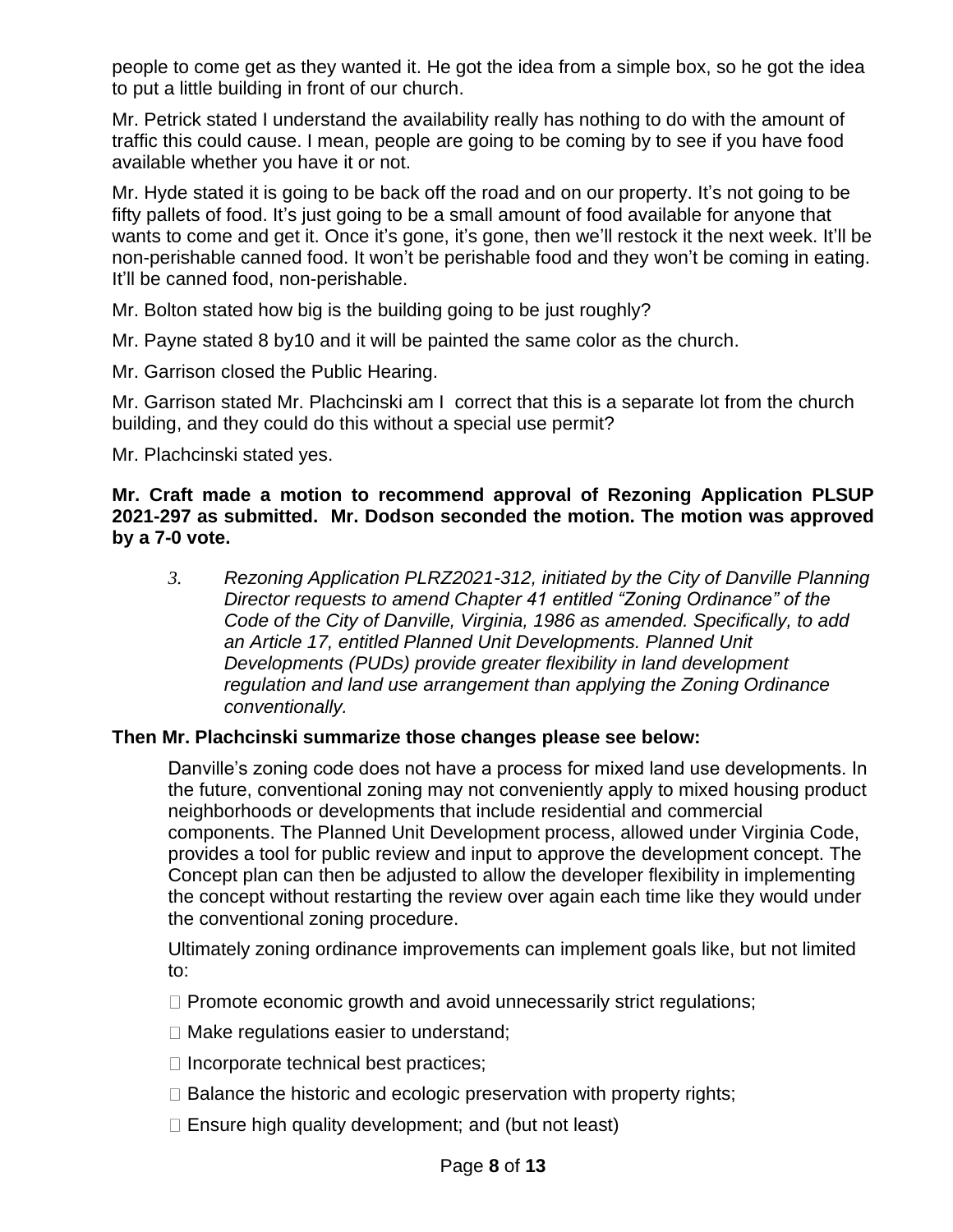$\Box$  Implement the City of Danville Comprehensive Plan.

The following summarizes the proposed PUD amendment:

1. The amendment provides the PUD purpose.

2. The amendment establishes requirements for all PUD's including review process, open space minimums, connectivity, and developer.

3. The amendment defines the PUD's Concept Plan and General Design Plan steps and explains the materials and documentation necessary for each. An important feature is a development agreement executed between the City and the Developer. If a PUD is not developed, the underlying conventional zoning remains in effect on the property.

4. The amendment categorizes minimum and minor modifications to the PUD special use permit.

Mr. Plachcinski stated I would also like to add that we've edited this amendment with several other departments including engineering, housing, inspections, public works, and utilities to get their input and we did make some adjustments based on their feedback. Since we have sort of identified this process maybe in the beginning of the year, there are a couple of different potential developments in the community that aren't in the flexible zoning districts like the downtown or the warehouse commercial districts but may incorporate different kinds of housing all in one and every time you know, we start to move forward with the developer, then they apply for rezoning, then they get the rezoning changed and they end up needing to change something about their design that starts them back over at rezoning process. So, this keeps everything in front of the planning commission and city council. We still have public input process but say, if you're just moving two different parts of the development and swapping them for each other, we don't have to go back to the drawing board and start a two-month public hearing and review process just for that because the general densities and types of uses are already approved for the development. So, with that if you have any other questions, I'd be happy to answer them.

Mr. Bolton stated just a comment. Nationally, this has been done forever. I mean, for as long as I can remember reading. So, I'm a little surprised that we don't have this. I mean, what motivated this? I'm glad we're doing this.

Mr. Plachcinski stated it's my understanding that at some point, the city of Danville did have a regulation on the books, but it was proving no less cumbersome than doing everything conventional, so it just got removed during a previous zoning ordinance change and nothing was ever really put forward to take its place. So, this is our chance to do that, and I think it's straightforward and it keeps, you know, everything very publicly forward and it still has a great review process.

Mr. Bolton stated yeah, they do.

Mr. Garrison stated there is no one here so I don't see any need in opening the public hearing. If you have no questions can we have a motion.

**Mr. Bolton made a motion for recommendation of approval for Rezoning Application PLRZ2021-312 to add Article 17, entitled Planned Unit Developments to provide greater flexibility in land development regulation and land use arrangement. Ms. Evans seconded the motion. The motion was approved by a 7-0 vote.**

IV. OLD BUSINESS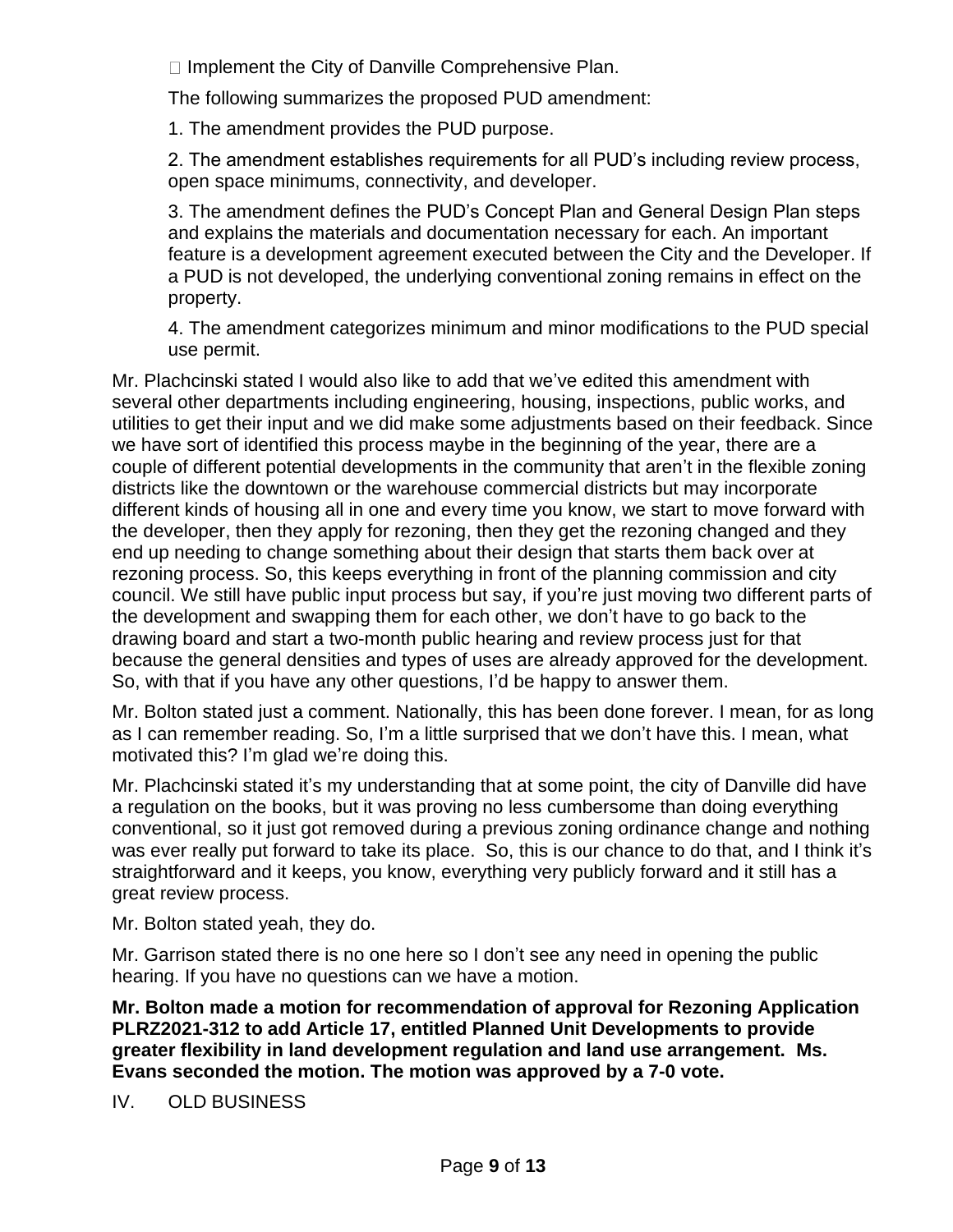1. Rezoning Application PLRZ2021-255, initiated by the City Planning Director, requests to rezone 924 Arnett Boulevard (Parcel ID# 00319) from OTR Old Town Residential to HR-C Highway Retail Commercial. The owner intends to operate commercial uses on the site as it was developed in 1950.

Mr. Plachcinski stated I spoke with the property owner Richard Holbrook who had explained to me in a lot of detail that he and the potential tenant had resolved their issues with the neighbor, including you know, parking the neighbor's vehicles, maintaining it, trying to keep some of the traffic that some of the other uses closer to Piney Forest are generating out of the parking lot there and he assured me they would attend the meeting and they're not here.

Ms. Evans stated this is the second time that he has not attended a meeting, correct?

Mr. Plachcinski stated I think we have some other perpetual application too from folks that are supposed to be letting us know. So, I guess I would ask if there's a way we could continue this until they set the time and to show up again without necessarily having to put it on the next agenda item.

Mr. Kahn stated do we really have to go on with this because this is the second time, they didn't show up again, right? So, are we, do we have to go through this again and then set a time until they find time that they can come before us for the purpose? I mean, What? What is their urgency and their part of they can't show up?

Mr. Plachcinski stated I think that genuinely, everybody should be allowed one oversight. This is the second one and I appreciate the frustration. Again, I've spoken with them and confirmed the time, and you know, with the first applicant Nadine Etchison she had amended her travel plans to make sure she could be here today instead of postponing it until October.

Mr. Petrick stated Mr. Holbrook had claimed that he'd gotten this worked out with the homeowner who was complaining?

Mr. Plachcinski stated yes sir.

- Mr. Kahn stated he's not here to say it.
- Mr. Garrison stated and she's not here too.
- Mr. Kahn stated exactly right. I mean, so that's my point.
- Ms. Evans stated can we postpone it indefinitely.
- Mr. Whitfield stated you can't let it sit out there forever.

Ms. Evans stated can we say it has to be heard within three, or six months, and if not?

Mr. Garrison stated we have a time limit of ninety days to report out anything brought before us. Now, if the applicant keeps requesting that it be delayed, then that doesn't count against our ninety days.

- Ms. Evans stated so we have done thirty already?
- Mr. Garrison stated we are working on sixty now.
- Mr. Whitfield stated nobody's here to ask you to do that.

Mr. Garrison stated from a legal standpoint, can we just postpone it indefinitely?

Mr. Whitfield stated you must do some sort of action and you know, if you were to postpone it until next month, that's one thing that isn't an action. Postponing indefinitely, just letting it sit out there, I'm not sure that meets the legal requirements.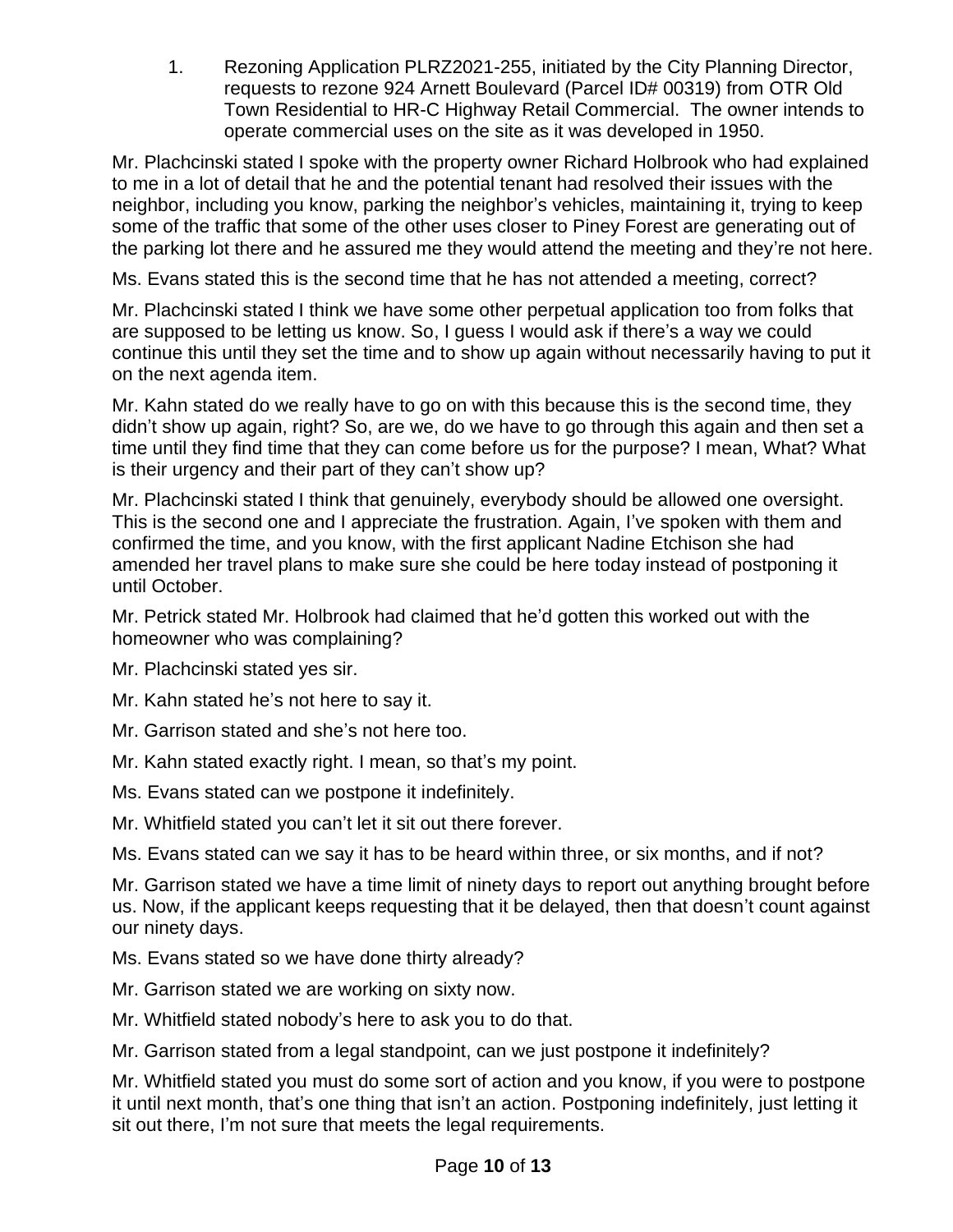Mr. Garrison stated there's another case that has been sitting out there that was remanded to us by the BZA that has been sitting out there now for close to two years or maybe twenty months. Nothing has been done. At what point do we say as a planning commission, you're obviously not interested in us making a ruling and if we don't make a ruling on that case, that was remanded to us by the BZA, then, they are going to be legally well, they're still legally in violation. They're going to be more than legally in violation because they get a pass because it's before us and they've never bothered to come back.

Mr. Whitfield stated you need to set a time limit that this is going to be heard this day and if it's not heard by this date, then we'll consider denying it.

Mr. Garrison stated do we need to put that in the zoning regulations?

Mr. Whitfield stated yes.

Mr. Garrison stated Mr. Plachcinski would you look at what the standard is for that?

Mr. Plachcinski stated yes.

Ms. Evans stated if we deny it, then they cannot apply for another year, correct?

Mr. Whitfield stated if you recommend denial they still go before the city council. If you'll recall, the last couple months ago the lady didn't show up and then she was very late, and it was denied. So, she went before city council and they ultimately decided to give her the special use permit. This is just a recommendation to council and then council makes that final call. They get a second bite at the apple even if you say deny and neighbors get a second bite of an apple if you say recommend approval. I mean, so it's ultimately the council's going to make that decision.

Mr. Dodson stated if we give them thirty more days and Doug gets in touch with the guy and he doesn't come then we can just kill it then.

Mr. Garrison stated we can recommend denial. We can't approve or disapprove anything. Council has that authority.

Mr. Dodson stated I understand. We would be done with it.

Mr. Whitfield stated I would say it is if Doug said thirty more days then you would have the public hearing and you would go through the case just as if everybody was here. People weren't there and then based on that make a recommendation. It could be a circumstance where you go, well this is easy. We want to recommend approval. So, rather than saying in thirty days we'll kill it. In thirty day, we're going to have a hearing whether you're here or not.

Mr. Garrison stated since the regulation requires us to report out in ninety days could we consider then the fact that if they don't show up for three months that we will just go ahead and hold a hearing. If we don't have answers to your questions, we could deny it or recommend it.

Mr. Kahn stated that's a good option.

Mr. Garrison stated that may be a basis for the code change to put in there what we have to do but also what other people must do.

Mr. Plachcinski stated right now, you've had a public hearing on this, and I think there we're adequate concerns from the neighbors that have not been rebutted. So, given the record and given the information presented to you, that is what you have to make your decision on at this point. So, unless the owner shows up and preferably also the neighbor or provide some written statements or something, then, the only information you have to make your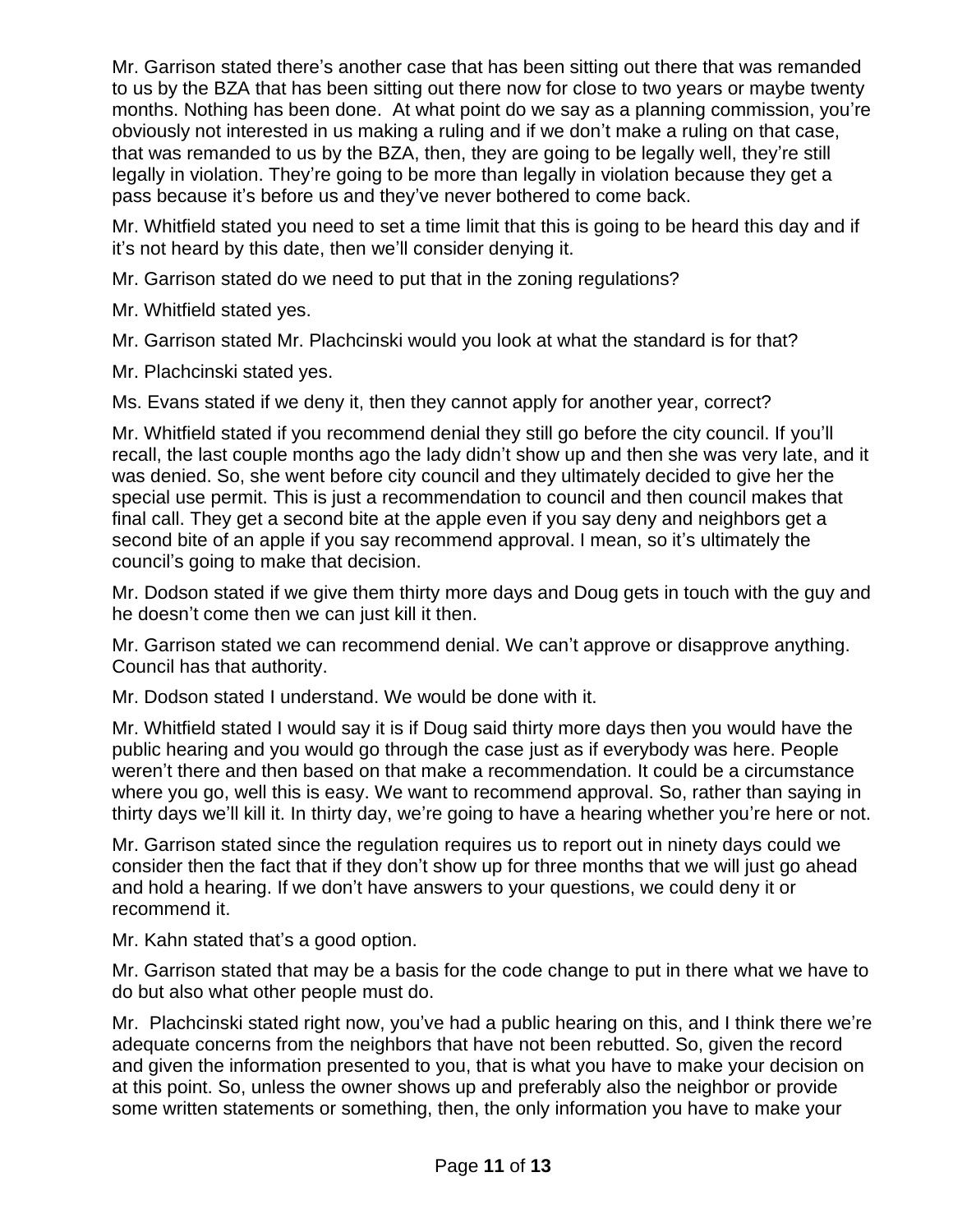decision on is, although incomplete from their perspective, what you have from that public hearing.

Mr. Petrick stated you talked to Mr. Holbrook and he had indicated that they would be here today?

Mr. Plachcinski stated yes sir. We call the applicants ahead of time. I received a call today where someone said that they received a call from this number, is the zoning meeting still on for today? We do reach out and we can resend the notice or send certified mail to Mr. Holbrook and the neighbor if we need to.

Mr. Petrick stated I don't think that's our duty or yours to beg these people to show up in a public hearing that they requested.

Ms. Evans stated I agree.

## **Mr. Petrick made a motion to deny Rezoning Application PLRZ2021-255. Mr. Kahn seconded the motion. The motion was approved by a 5-2 vote.**

Mr. Bolton stated this just goes to city council with a denial.

Mr. Whitfield stated It goes to city council for a recommendation of denial on a five to two vote.

Ms. Evans stated but they can approve it?

Mr. Whitfield stated it's almost like starting all over again.

Mr. Garrison if he doesn't show up for city council who knows what if they will approve or not.

- V. NEW BUSINESS
	- 1. Review of a Final Major Subdivision Plat PLMAJP 2021-325 for the creation of five (5) lots on Seminole Drive.

Mr. Garrison stated this is part of the Habitat for Humanity that we approved some time back for that whole area and this is just the first five plots. Am I correct?

Mr. Plachcinski stated that is correct.

Mr. Garrison stated you all have seen copies of it do you have any problems with it?

Mr. Bolton stated does this go to city council or is it the final decision?

Mr. Whitfield stated this is it.

Mr. Garrison stated city council has already approved them building the houses. This is just showing the first five lots that they're going to build the houses on.

## **Mr. Petrick made a motion to grant approval to adopt a resolution of the Final Major Subdivision Plat PLMAJP 2021-325. Mr. Bolton seconded the motion. The motion was approved by a 7-0 vote.**

# VI. PLANNING DIRECTOR'S REPORT

Mr. Plachcinski stated I have a call tomorrow scheduled with the consultants from Smith Group to go over the preplanning scope through the rest of the fall for the 2022